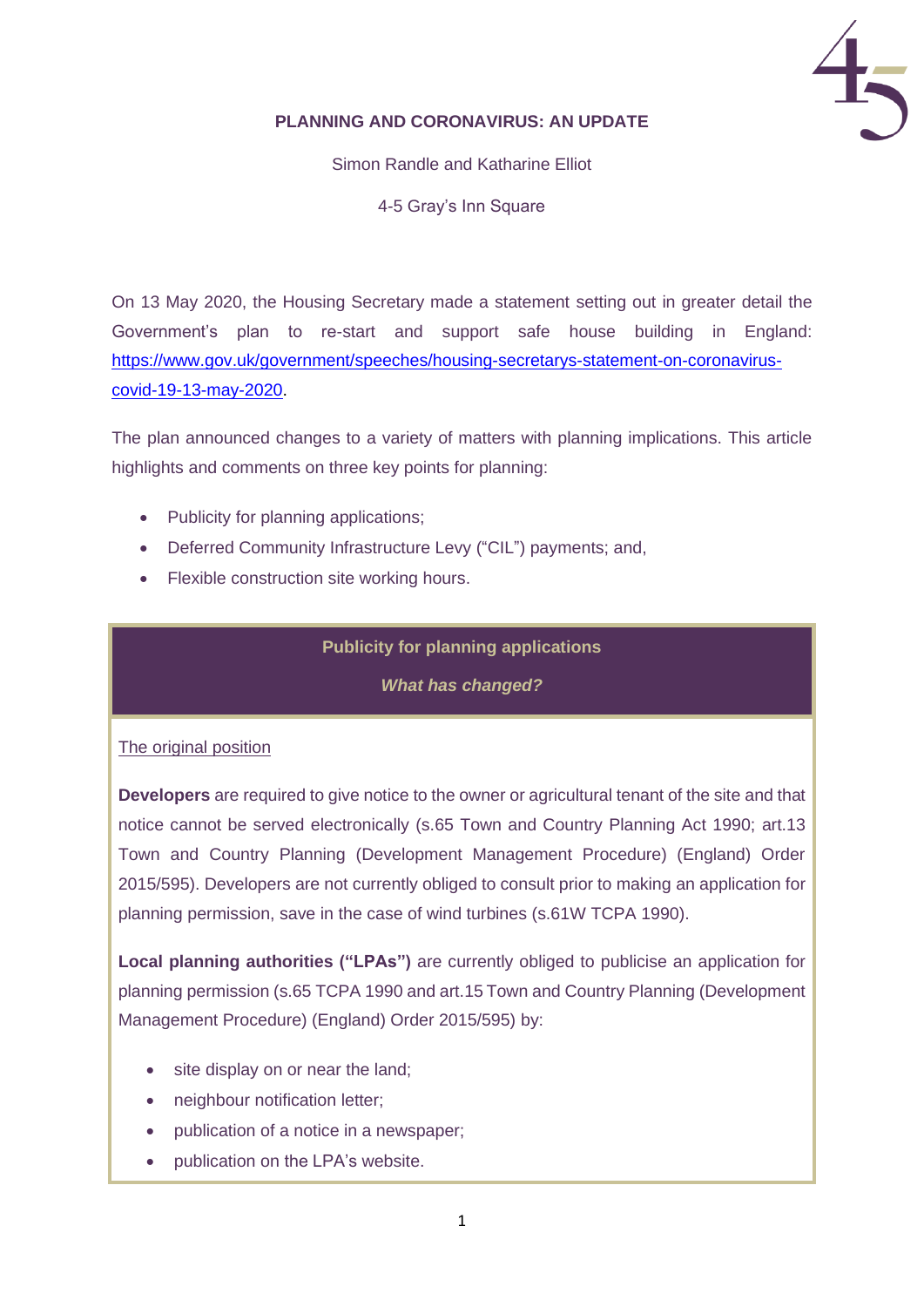

Due to coronavirus, there are obvious practical problems with the first two requirements: (1) it is more difficult for a developer or LPA to arrange display, distribution or publication of paper notices during the lockdown; and, (2) it is less likely in any event that such forms of publicity will come to people's attention if they are not moving around their local area as much due to restrictions on movement.

## **Changes**

With effect from 14 May 2020, temporary regulations have been introduced (under the Town and Country Planning (Development Management Procedure, Listed Buildings and Environmental Impact Assessment) (England) (Coronavirus) (Amendment) Regulations 2020/505) to supplement these existing statutory publicity arrangements.

LPAs will now have greater flexibility to take other reasonable steps to publicise applications if they cannot discharge the existing requirements because it is not reasonably practicable to do so for reasons connected to the effects of the coronavirus, including restrictions on movement.

- If an LPA is able to comply with one or more of the existing requirements, the LPA must comply with that requirement.
- However, if the LPA is not able to comply with a requirment because it is not reasonably practicable, the LPA must take reasonable steps to inform people who are likely to have an interest in the application of the website where notice of the application can be found. Those steps may include the use of social media and communication by electronic means and must be proportionate to the scale and impact of the development. The Government's revised guidance on Consultation and Pre-Decision Matters includes suggested forms of electronic communication which might be used (for example, the LPA's own website, local neighbourhood and community forums, Facebook and Twitter) (see [https://www.gov.uk/guidance/consultation-and-pre-decision-matters#covid19,](https://www.gov.uk/guidance/consultation-and-pre-decision-matters#covid19) paragraphs  $035 - 045$ ).
- LPA's who exercise these alternative measures are encouraged to keep a record of how they notify the public as evidence that they took reasonable steps to engage people in the decision-making process.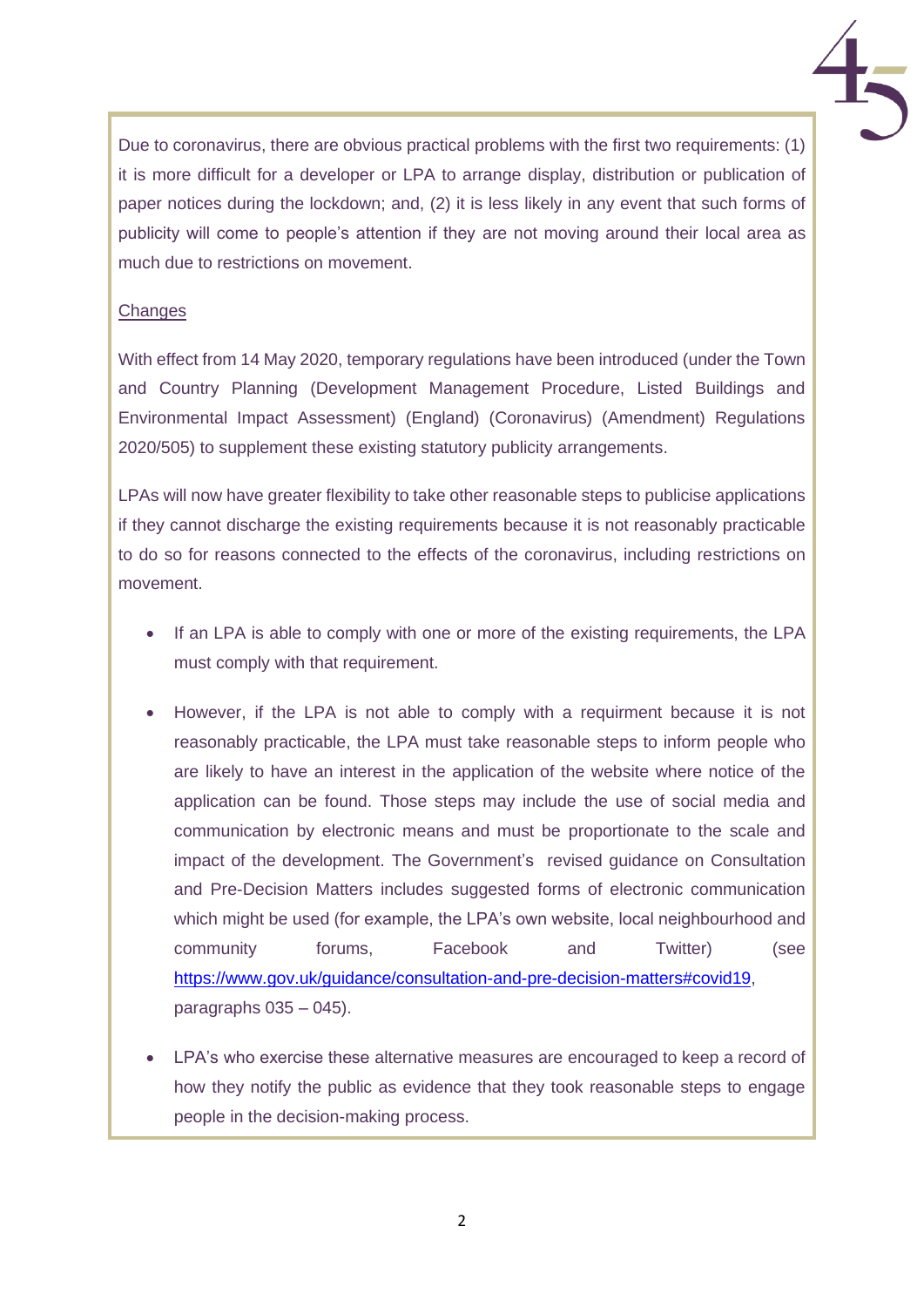The temporary regulations have also extended the minimum time limits for making representations in relation to planning applications from 14 to 21 days.

From a practical perspective, questions remain about the implementation of these temporary regulations. How can the LPA or developer ensure that matters come to people's attention on social media and other internet fora, particularly when not everyone has access to the internet (especially among the older or economically disadvantaged members of the population who may also be the most impacted by potential development)? Targetted advertising and information-sharing has recently been a hot topic and so it will be interesting to see the approach taken going forward.

# **Deferred Community Infrastructure Levy ('CIL') payments**

*What will change?*

### The current position

Liability to pay CIL arises on the commencement of a development (s.208 Planning Act 2008). The standard payment period is 60 days, however payment by instalments is permitted where the collecting authority has issued an instalment policy (reg.69B, reg.70 Community Infrastructure Levy Regulations 2010/948).

The authority has freedom to decide the number of payments, the amount of each payment and the time due. The authority may revise or withdraw the policy when appropriate. However, if instalment terms are broken, or payment is not made on or before the payment date where there is no instalment policy, the authority must issue a demand notice requiring the payment of the full CIL amount immediately.

#### **Changes**

The Government produced updated guidance for LPA's in relation to CIL on 13 May 2020: [https://www.gov.uk/guidance/coronavirus-covid-19-community-infrastructure-levy](https://www.gov.uk/guidance/coronavirus-covid-19-community-infrastructure-levy-guidance)[guidance.](https://www.gov.uk/guidance/coronavirus-covid-19-community-infrastructure-levy-guidance)

In summary, it is proposed that the 2010 Regulations be amended in due course to give authorities more discretion to defer payment of CIL for small and medium sized developers (i.e. those with an annual turnover of less than  $£45$  million) without having to impose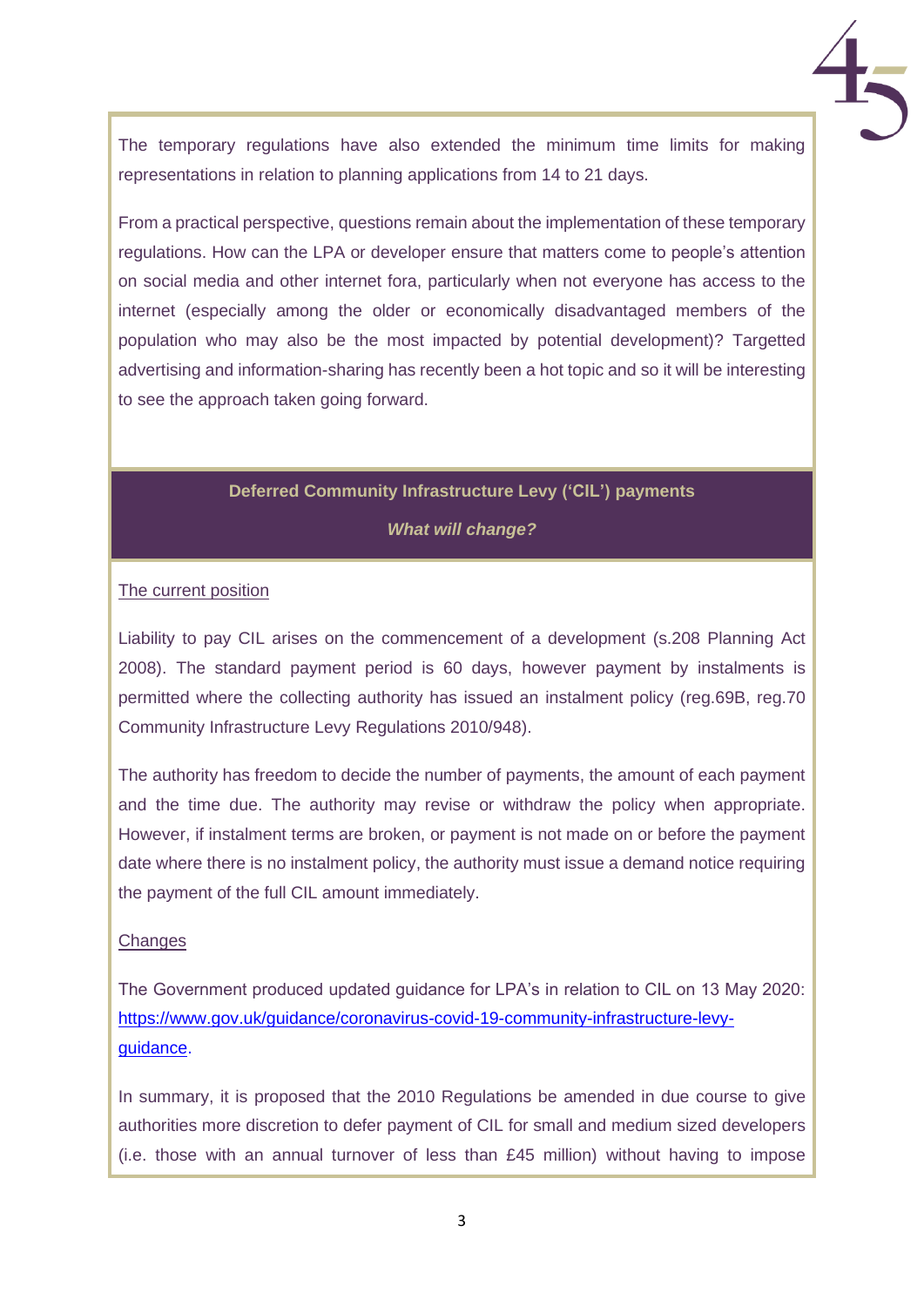additional costs on them. Charging authorities will also have a discretion to temporarily disapply late payment interest and even to return such interest which has already been charged if it is considered appropriate to do so. This may include interest that has accrued in the period between the introduction of the lockdown and the regulatory changes coming into effect.

In addition to outlining these proposed amendments, the guidance encourages LPAs to actively exercise their existing discretion to introduce new instalment policies for as-yet uncommenced chargeable development and to deal more leniently with the late payment of CIL to ease financial pressures on small and medium sized developers.

This raises several questions, such as whether there should or will be changes to other factors affecting the deliverability of a site, such as affordable housing contributions. No doubt both developers and local authorities will be astute to pick up on such issues.

The competing interests for both developers and local authorities are likely to come to the fore. Local authorities are likely to be reluctant to part with any income given the current financial pressures they are facing, including due to coronavirus, and so may favour a case by case approach. However, developers may welcome further guidance from the Government encouraging a blanket deferral of CIL payments approach across the country. This would provide them with greater certainty and a quicker answer than relying on individual authorities to make decisions, which may take some time.

## **Flexible construction site working hours**

#### *What has changed?*

#### The current position

The Government's initial guidance did not specifically refer to construction sites, leading to some confusion over whether they should remain open. It then appeared that sites could remain open, so long as Public Health England's social distancing guidelines were followed. As a result, construction has continued on some projects (such as HS2) but paused on others.

Under ss60-61 Control of Pollution Act 1974, local authorities have power to restrict noise from construction sites as may planning conditions imposed on a grant of permission.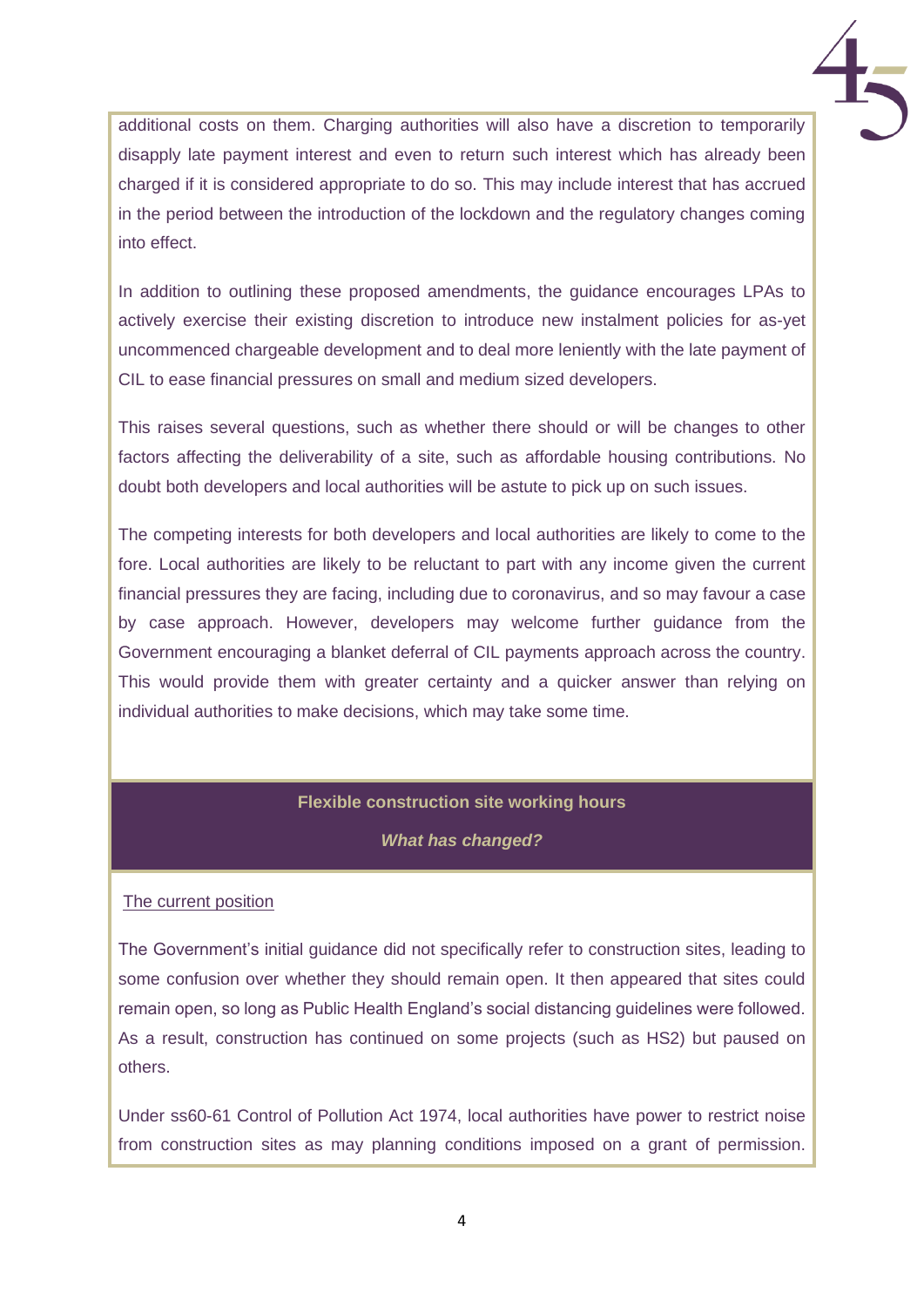Permitted hours therefore differ across the country, but it is common for the working hours to be 8am to 6pm Monday to Friday, 8am to 1pm on Saturdays and for no work to be allowed on Sundays and bank holidays.

There may also be contractual restrictions on the working hours for particular construction sites.

## **Changes**

On 13 May 2020, the Ministry of Housing, Communities and Local Government announced policies to allow more flexible working hours on construction sites where it is appropriate and with local consent (see: [https://www.parliament.uk/business/publications/written-questions](https://www.parliament.uk/business/publications/written-questions-answers-statements/written-statement/Lords/2020-05-13/HLWS230/)[answers-statements/written-statement/Lords/2020-05-13/HLWS230/\)](https://www.parliament.uk/business/publications/written-questions-answers-statements/written-statement/Lords/2020-05-13/HLWS230/).

- LPAs are encouraged to actively exercise their existing discretion under the NPPF in relation to enforcement action to ensure they act proportionately when responding to suspected breaches of planning conditions governing site working hours. Where only a short term or modest increase to working hours is required, LPAs, having regard to the reason for the condition(s) in question and to their legal obligations, should not seek to undertake enforcement action.
- Where developers require longer term or more significant changes to working hours, they should apply to the LPA to temporarily amend the relevant condition or construction management plan in the usual way. LPAs should prioritise these applications and give early clarity on the acceptability of extended hours to developers, with the aim of doing so within 10 working days.
- Requests to extend working hours should be proportionate and should not involve working on Sundays or bank holidays. However, LPAs should not refuse requests to extend working hours until 9pm, Monday to Saturday without very compelling reasons for rejection, such as significant impact on neighbourhood businesses or uses which are particularly sensitive to noise, dust or vibration, which cannot be overcome through other mitigation, or where impacts on densely populated areas would be unreasonable. In some cases, such as in areas without residential properties, extending working hours beyond this, including allowing 24-hour working where appropriate, may be justified.